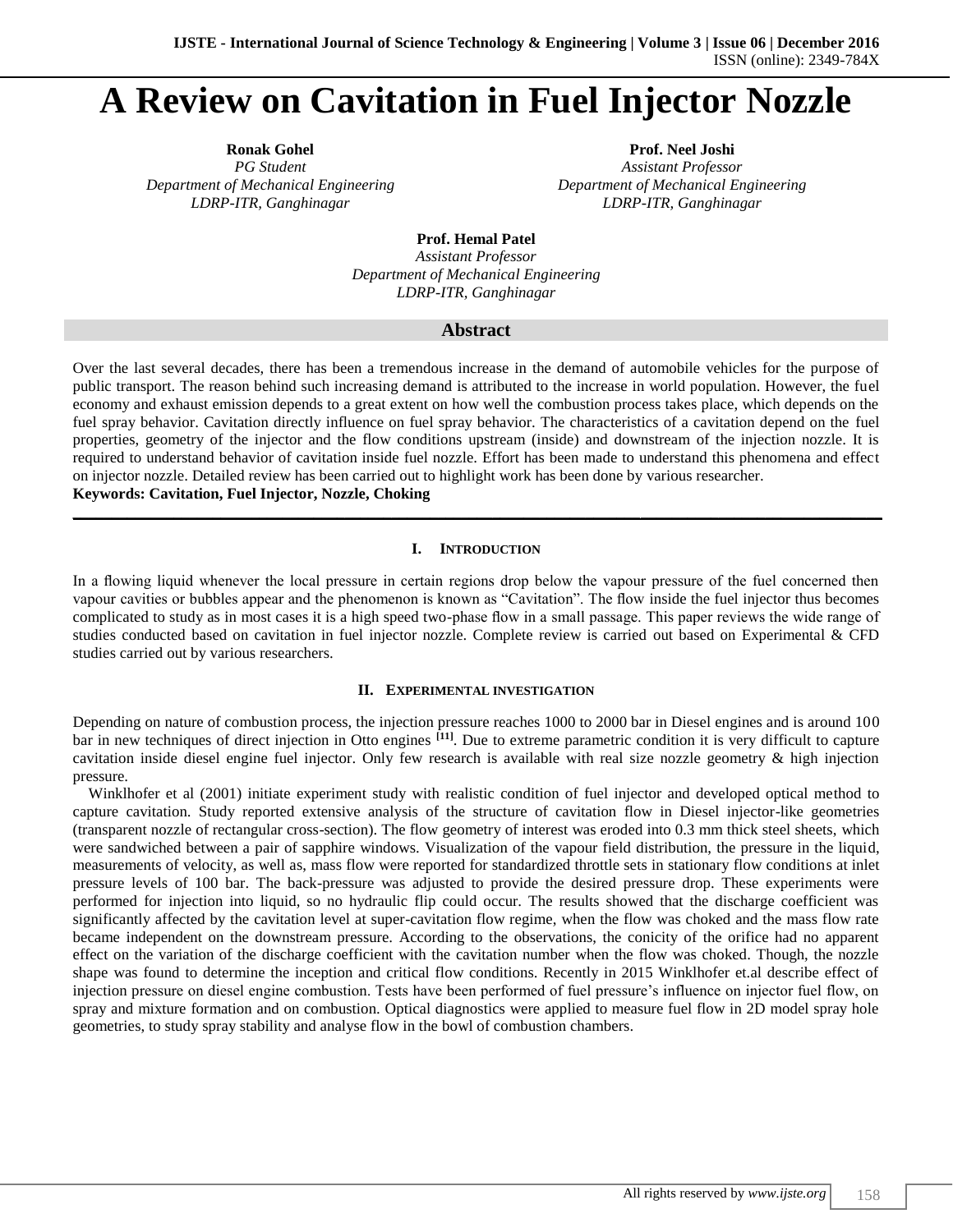

Fig. 1: Throttle geometry "U" in 300 μm thick sheet steel

Akira Sou et.al (2016) capture transient cavitation motion and turbulent velocity in a rectangular nozzle by using a high speed camera and Laser Doppler Velocimetry. (LDV). Akira et.al validate his mathematical model with experimental results with transient cavitation motion. In this study we propose a new combination of Large Eddy Simulation (LES), Eulerian-Lagrangian Bubble Tracking Method (BTM), and the Rayleigh–Plesset (RP) equation to simulate an incipient cavitation, in which only cavitation bubble clouds appear. As a result, a recirculation flow and a cavitation cloud shedding are accurately predicted by LES using a fine grid, and the RP equation for all nuclei tracked in a Lagrangian manner.



Fig. 2: Observed and calculated cavitation flows ( $Vn = 12.8$  m/s)

Hiroyasu et al. conducted one of the useful experiment using large-scale transparent nozzle to predict the presence of cavitation. They took pictures in the low speed of nozzle flow to observe the correlation between the nozzle cavitation and spray atomization. They found out that spray atomization is improved by the extension of cavitation to the exit of injector nozzle, and first break-up length is decreased due to the present of cavitation inside nozzle. These efforts provide an important correlation to better understand the cavitating nozzle flow and its influence on spray break-up. They also showed that the nozzle length does not have any important effect on the discharge coefficient.

A.Morozov et al. (2004) studied surface erosion due to cavitation. He concluded that: (a) Position of erosion start is always connected with microscopic phase boundaries of the flow. (b) Erosion strongly depend on the flow temperature. Higher flow temperature causes earlier and fast erosion. (c) Higher target surface roughness causes earlier and faster surface erosion in case of stationary flow conditions.

### **III. NUMERICAL INVESTIGATION**

Since Experimental method required great expertise to capture Cavitation phenomena, researcher put deep interest in CFD analysis of Cavitation. Although cavitation is two-phase flow problem, which is always difficult and required high end computing facility. Recent development in computational processing capacity helps to simulate complex fuel injection phenomena.

Weixing Yuan et. al (2001) developed a numerical model to investigate effect of viscous and turbulent effects and rounding of inlet tip of fuel injector nozzle on cavitation region. Numerical results indicated that the overall extension of the cavitation region depended on the liquid quality and the nozzle pressure difference, i.e. the lower pressure at the nozzle exit caused larger overall extension of the cavitation. He demonstrated that the cavitation region of the Euler solution is much larger than those of Navier– Stokes solutions. This is because the primary role of viscosity in this flow is to increase dissipation and flow losses downstream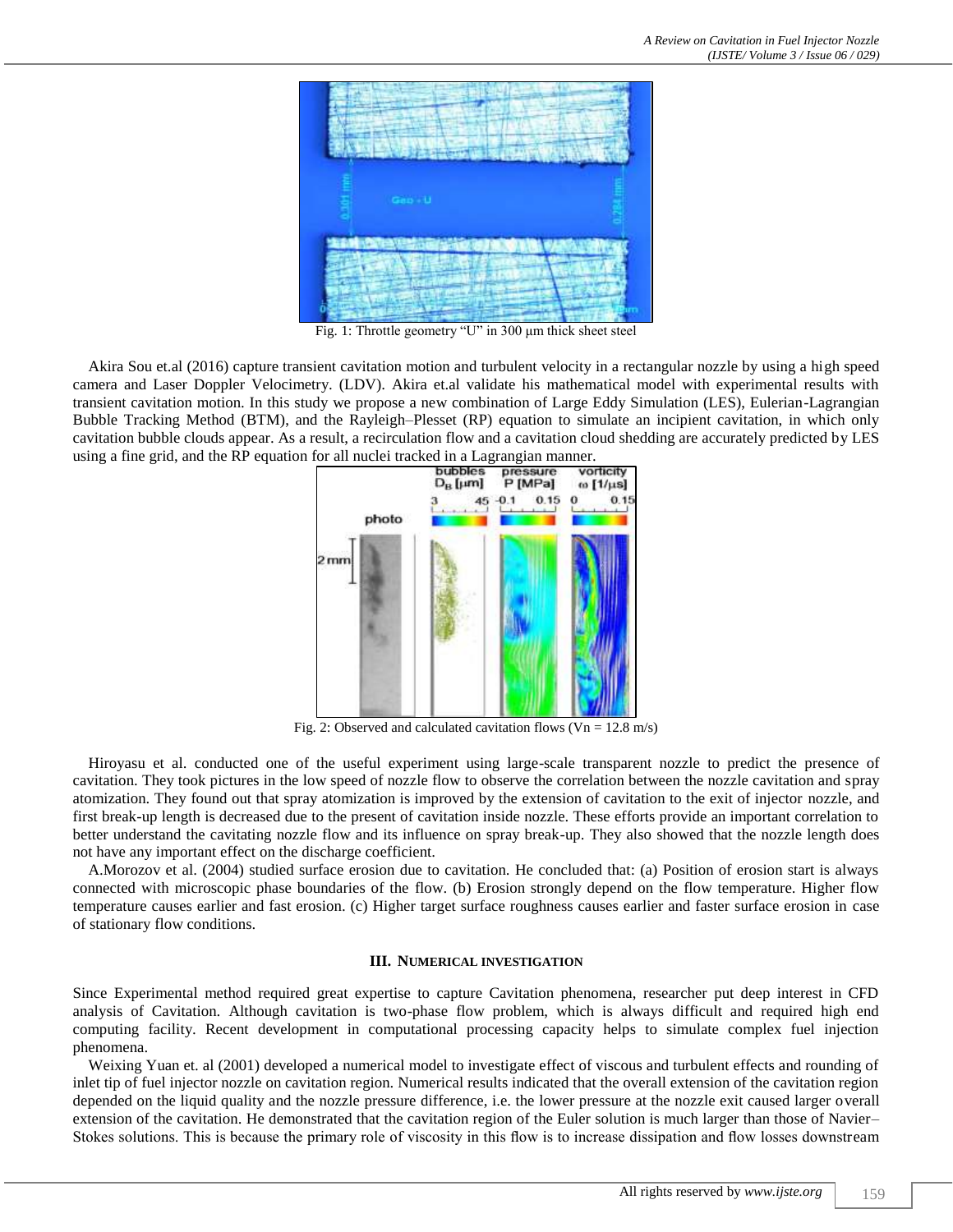of the contraction at the nozzle throat. Due to the viscous dissipation the vapor fraction is transported more slowly, therefore the two-phase regions of the Navier– Stokes simulations are smaller. The comparison with the experimental velocity distribution indicates that the turbulent Navier–Stokes simulation yields the best agreement with the experiment. The numerical study also demonstrated that the rounding of the nozzle inlet tip inhibited the overall extension of the cavitation region.



Fig. 3: Computed steady vapour fraction distributions for different tip rounding r. (For Pin=80 bar and P<sub>out</sub>=21 bar)<sup>[9]</sup>

At the same time, the numerical simulations pointed out that the flow separation in injector nozzles might be caused due to the sharpness of the nozzle inlet tip as well as by the cavitation process. The length of the two-phase flow region in the case of  $r = 0$  $\mu$ m was shorter than that in the case of r =14  $\mu$ m. according to him this interesting phenomenon was most probably a result of the effect of the separation of the primary fluid on the cavitation. The separation formed by the primary single flow influences the extension of the two-phase region.

S.Som et.al (2010) Investigate nozzle flow and cavitation characteristics in diesel injector. A mixture based model in FLUENT V6.2 software is employed for simulations. In addition, a new criterion for cavitation inception based on the total stress is implemented, and its effectiveness in predicting cavitation is evaluated. Injection pressure (800-1600 bar), needle lift position, and fuel type has been studied for cavitation. Four different fuel has been0 tested i.e. n-Dodecane, European diesel, Chevron diesel & Viscor/cerium blend. Results indicate that the cavitation characteristics of n-dodecane are significantly different from those of the other three fuels investigated. The effect of needle movement on cavitation is investigated by performing simulations at different needle lift positions. Cavitation patterns are seen to shift dramatically as the needle lift position is changed during an injection event.

Saha Kaushik et al. (2013) has developed a cavitation model for the internal two-phase flow of diesel and biodiesel fuels in fuel injectors under high injection pressure conditions. The model was based on the single-fluid mixture approach with newly derived expressions for the phase change rate and local mean effective pressure the two key components of the model. The effects of the turbulence, compressibility, and wall roughness were accounted in the model and model validation was carried out by comparing the model predictions of probable cavitation regions, velocity distribution, and fuel mass flow rate with the experimental measurement available in literature. It was found that cavitation inception for biodiesel occurs at a higher injection pressure, compared to diesel, due to its higher viscosity. However, super-cavitation occurred for both diesel and biodiesel at high injection pressures. The effect of liquid phase compressibility became considerable for high injection pressures. Wall roughness was not an important factor for cavitation in fuel injectors. In 2016 Saha Kaushik et. al assess available cavitation model based on single and two fluid approach. Investigation has been carried out with Saha-Abu-Ramandan-Li (SAL), Schnerr-Sauer (SS), and Zwart-Gerber-Belamri (ZGB) models. Numerical predictions are compared with experimental results available in literature, qualitatively with experimental images of two-phase flow in an optically accessible nozzle, and quantitatively with measured mass flow rate and velocity profile.



Fig. 4: Comparison of results of various cavitation models [6]

Balaji Mohan et al. (2014) performed a numerical study to investigate the effect of different fuels, injection pressure and different geometries on the cavitation phenomenon inside the injector nozzle hole. The following observations were made based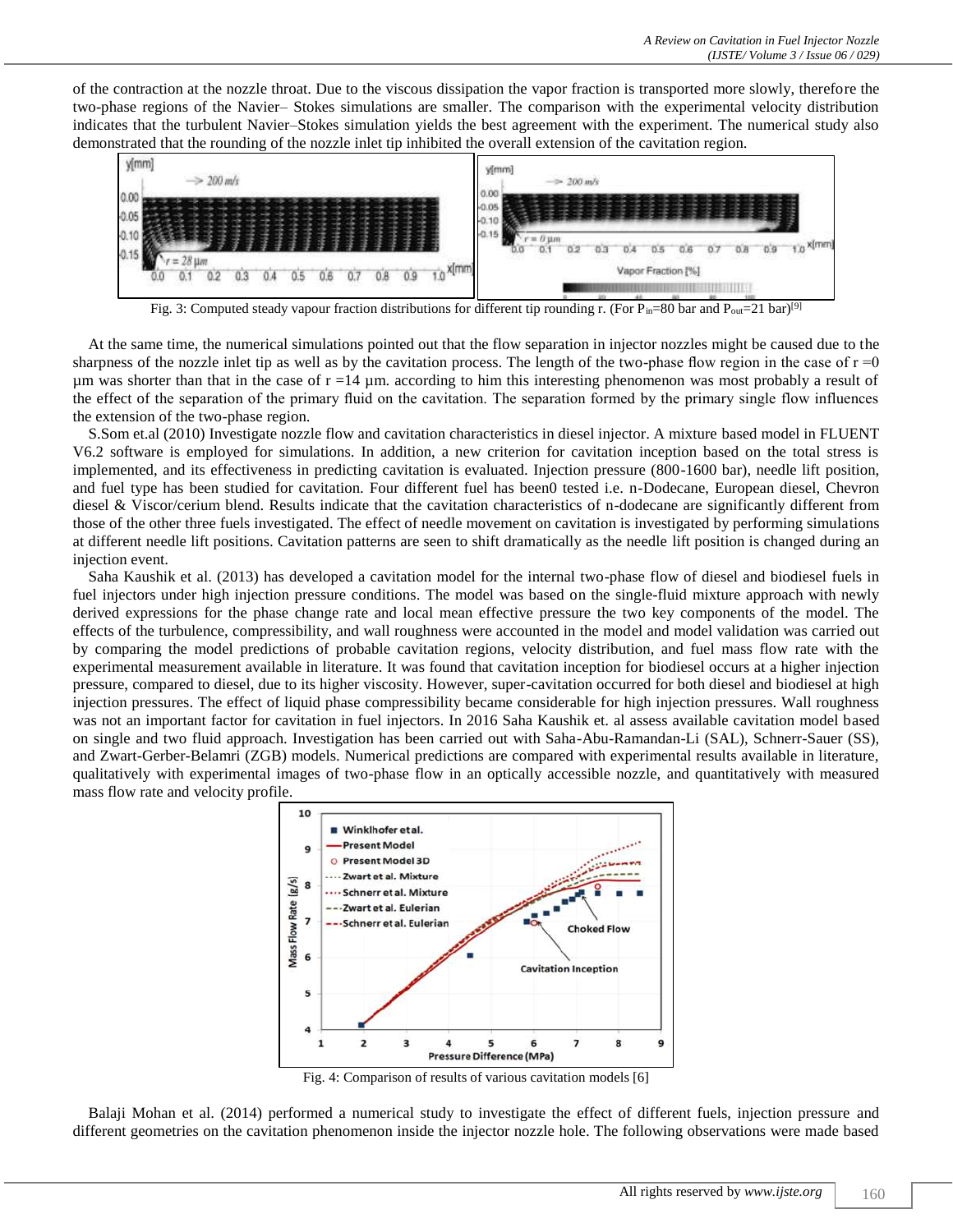on the results from the numerical simulations performed. The cavitation phenomenon was found more pronounced with diesel fuel than with SME bio-diesel because of its fluid properties. Cavitation in diesel occurs at higher Reynolds number compared to bio-diesel because of higher dynamic pressure due to lower viscosity. The formation of cavitation of both fuels with time were compared with the formation of vapour phase which also showed that bio-diesel inhibited the cavitation phenomenon because of higher viscosity. The mass flow rate increased with increasing conicity (K-factor) for larger inlet and exit diameter. But no significant effect was observed with smaller diameter nozzles. Significant decrease in mass flow rate was observed for smaller diameter with same K-factor. The exit velocity for higher K-factor was higher, which might help in finer atomization of fuel.

Eric Pomraning et.al (2014) investigate cavitation phenomena with three-dimensional nozzle geometry. Simulation of a fivehole injector, including moving needle effects, are compared to experimental measurements. Both the transient needle moving case and steady no-needle case are simulated. The influence of the minimum needle lift is studied in the transient case. The study shows that the minimum needle lift only affects the initial needle opening and closing stage and will not have a significant influence on the steady mass flow rate at a fully nozzle-opened status. Both the simulated transient and steady mass rate approach the experimental measured values within a reasonable error range. The error may be attributed to the difference of the Diesel fuel properties and nozzle geometry between the simulations and experiments.

Zandi A. et al. in his work, simulated the cavitation phenomenon in an injector nozzle using the Eulerian-Eulerian two-fluid method. The effects of dynamic and geometrical parameters on the cavitational flow of the nozzle were investigated. The following observations were made based on the results obtained. As the injection pressure was increased and the cavitation developed, the amount of the vapour phase at the outlet of the nozzle increased which resulted in the decrease in the discharge coefficient. Moreover, the flow regime inside the nozzle changed by increasing the injection pressure. The flow regime at lower pressures was non-cavitational, and then, it was cavitational. The effect of the back pressure on the nozzle flow depended on the difference between the inlet and the outlet pressures. At lower levels of pressure difference where the flow was in noncavitational or cavitation inception condition, lowering the back pressure increases the mass flow rate. In this situation, since the cavitation does not develop to the outlet of the nozzle, the discharge coefficient remains constant. At high enough levels of pressure difference, because of the occurrence of the choked flow phenomenon, the back pressure does not affect the characteristics of the internal nozzle flow like mass flow rate, and cavitation quality. In this situation, since the cavitation developed to the outlet of the nozzle, the discharge coefficient decreased as the back pressure was lowered. As the inlet curvature radius of the orifice increased, resistance to flow decreased and less pressure drop occurred at this point. As the pressure drop decreased, the cavitation intensity decreased, and as a result, the effective area increased which led to increasing the discharge coefficient. Conicity of the orifice had a similar effect as the inlet curvature radius of the orifice. Increasing the conicity of the orifice increased the uniformity of the flow. Increasing the uniformity of the flow decreased the disturbances of the flow; it, also, decreased the cavitation intensity, and consequently, increased the discharge coefficient. The effect of the orifice length on the internal nozzle flow depended on the flow regime. When the orifice was in a non-cavitational condition, friction losses increased as the length of the orifice increased, and the discharge coefficient decreased. Nevertheless, when the nozzle was in supercavitational condition, because of the flow detachment, there was no contact between the liquid fuel and the solid surface. So, increasing the length of the orifice did not have any considerable effects on either the friction losses or the discharge coefficient.

#### **IV. CONCLUSION**

Literature review shows that CFD is strongly capable tool to analyzed Cavitation within fuel injector nozzle in diesel engine. Moreover study helps to rectify various parameter which influence on fuel spray. Some of the literature provide helps to model cavitation problem with real values of parameter i.e. nozzle geometry & dimension, injection pressure & back pressure, vapour pressure of different fuel with other properties. At the end of literature survey, it is observed that some of the parameter still required further refinement. While effect of certain condition is required to explore, i.e. effect of working environment on Cavitation phenomena with temperature effect required to exploration.

#### **REFERENCES**

- [1] A. Morozov A., T. Neger, E.Winklhofer "study of surface erosion by high pressure cavitating diesel flow" (2004)
- [2] Akira Sou Akira, Baris Bicer, Akio Tomiyama "Numerical simulation of incipient cavitation flow in a nozzle of fuel injector" Journal of Computers & Fluids, (2014)
- [3] Balaji Mohan, Wenming Yang, Siawkiang Chou, "Cavitation in injector nozzle holes-A parametric study", National University of Singapore, Singapore, 2014
- [4] David Grief, Alexander Morozov, E Winklhofer, Reinhard Tatschl "Experimental and numerical investigation of erosive effects due to cavitation within injection equipment", 4th International Conference on Computational Heat and Mass Transfer-France (2005)
- Eric Pomraning, Senecal Peter, Battistoni Mitchele, "Validation of a Three-Dimensional Internal Nozzle Flow Model Including Automatic Mesh Generation and Cavitation Effects", article in journal of engineering for gas turbines and power, September 2014
- [6] H. Hiroyasu, "Break-up length of a liquid jet and internal flow in a nozzle", Proceedings of 5th International Conference of ICLASS, 1991
- [7] Mehul Bambhania, Nikul Patel, "Numerical simulation to predict cavitation inside diesel engine fuel injector nozzle", International conference on Multidisciplinary Research Approach for the accomplishment of academic excellence in Higher technical education through industrial practices, June 2016, Pattaya-Bangkok
- Saha Kaushik, Ehab Abu-Ramadan, Xianguo Li1, "Modified Single-Fluid Cavitation Model for Pure Diesel and Biodiesel Fuels in Direct Injection Fuel Injectors", University of Waterloo, Waterloo, Canada, June 2013
- [9] Saha Kaushik, "Modelling of cavitation in nozzles for diesel injection applications", Waterloo, Ontario, Canada, (2014)
	- All rights reserved by *www.ijste.org* | 161